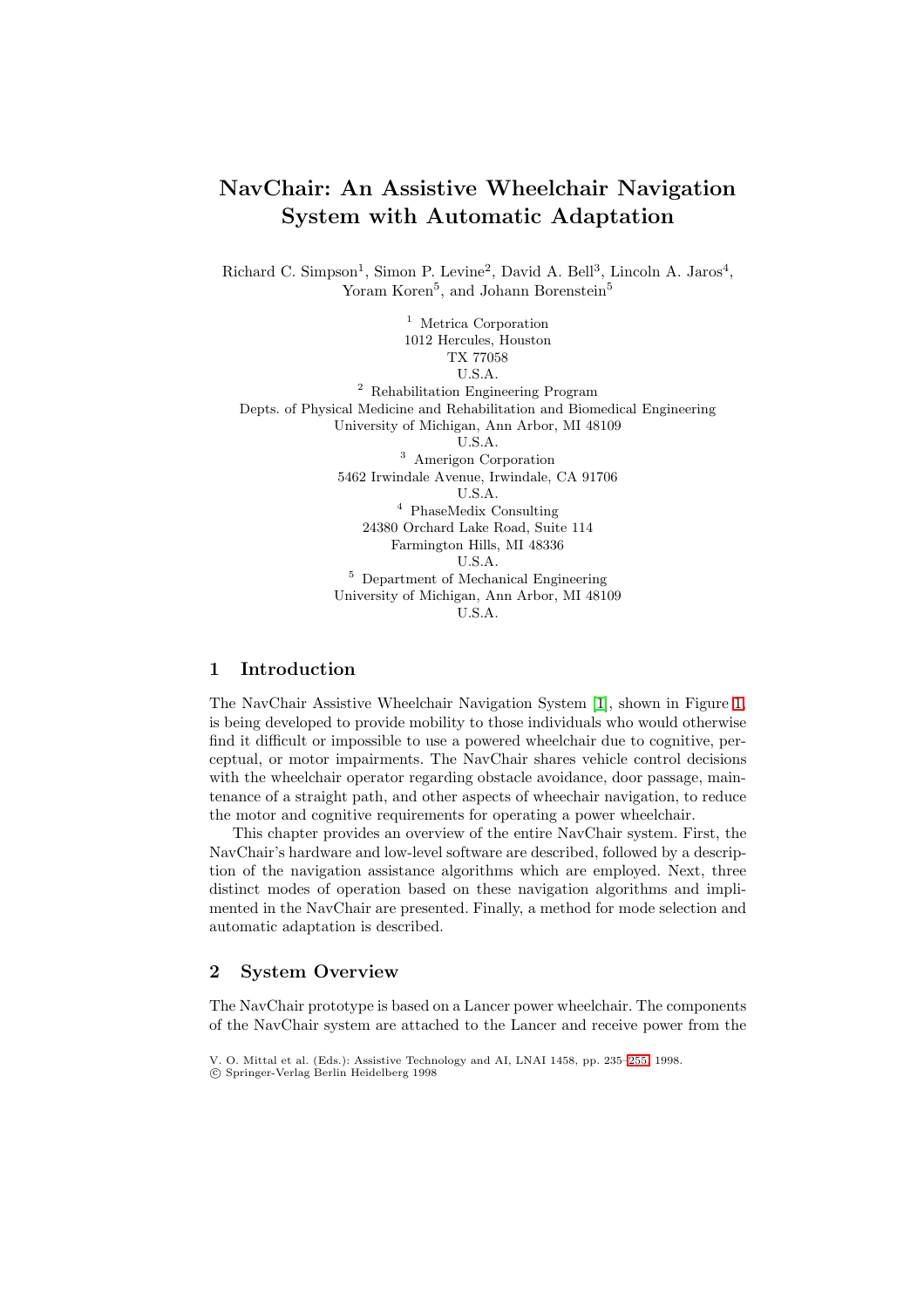236 Simpson et al.

chair's batteries. As shown in Figure [2,](#page-2-0) the NavChair system consists of three units: (1) an IBM-compatible 33MHz 80486-based computer, (2) an array of 12 ultrasonic transducers mounted on the front of a standard wheelchair lap tray, and (3) an interface module which provides the necessary circuits for the system.



**Fig. 1.** The NavChair Assistive Wheelchair Navigation System

<span id="page-1-0"></span>The Lancer's controller is divided into two components: (1) the joystick module, which receives input from the user via the joystick and converts it to a signal representing desired direction, and (2) the power module, which converts the out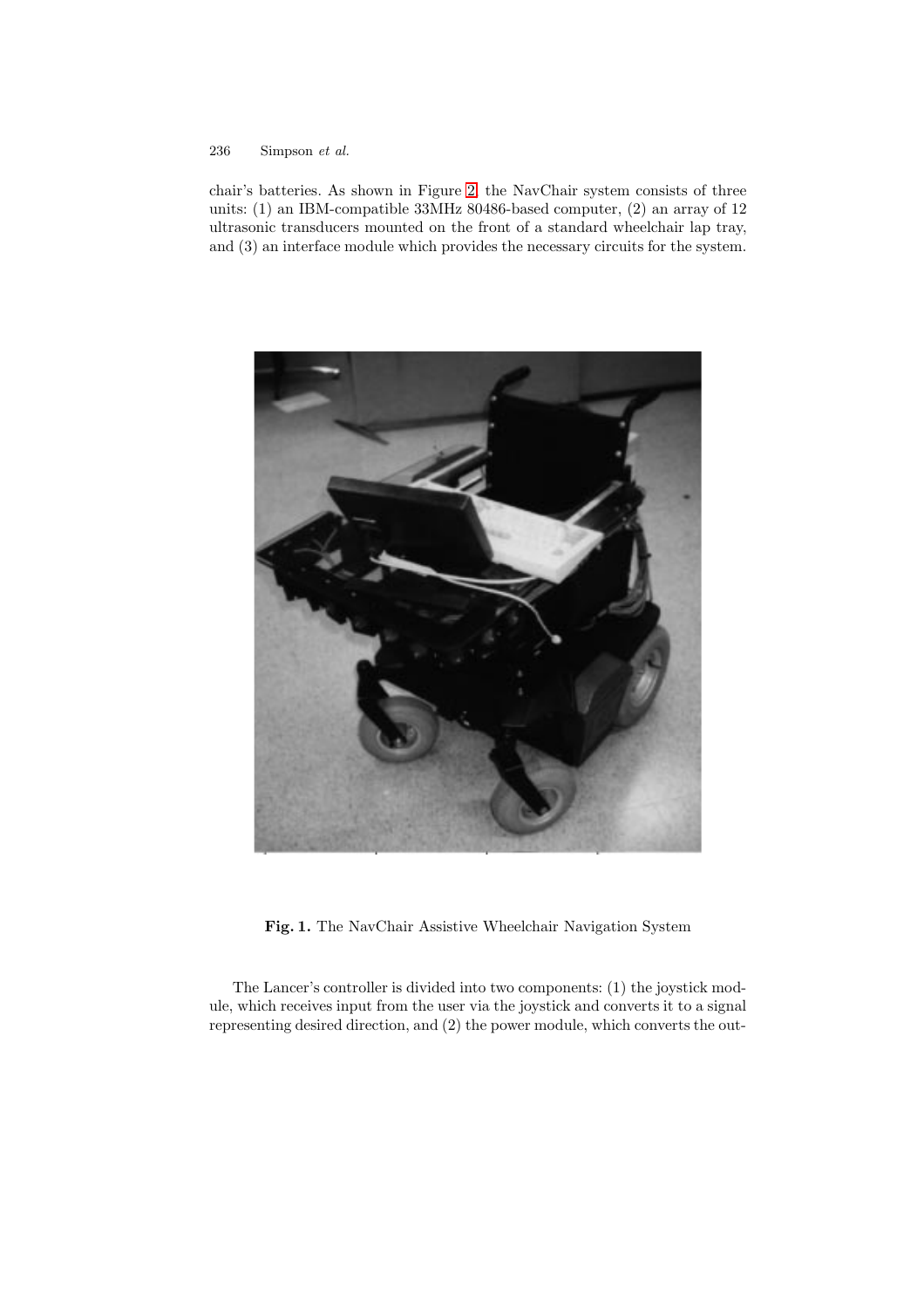put of the joystick module to a control signal for the left and right wheel motors. During operation the NavChair system interrupts the connection between the joystick module and the power module, with the user's desired trajectory (represented by input from the joystick or an alternative user interface) and the the wheelchair's immediate environment (determined by readings from the sonar sensors) used to determine the control signals sent to the power module [\[2\]](#page-20-2). The NavChair's software performs the filtering and smoothing operations that were originally performed by the joystick module after the navigation assistance calculations have been performed.



<span id="page-2-0"></span>**Fig. 2.** Functional Diagram of The NavChair Prototype's Hardware Components [\[2\]](#page-20-2)

In addition to the standard joystick control the NavChair has facilities for voice control. The voice control option is based on the Verbex SpeechCommander, a commercially-available continuous-speech voice recognition system that relays user commands to the NavChair via the computer's serial port. Prior to operation, users train the SpeechCommander to identify a small set of commands, a process which is typically accomplished in less than ten minutes. During operation, the user speaks a command into the SpeechCommander's microphone, worn on a headset. The SpeechCommander identifies the sound signal as one of the pre- trained commands and transmits a computer code associated with that command to the NavChair's computer. The NavChair's computer matches the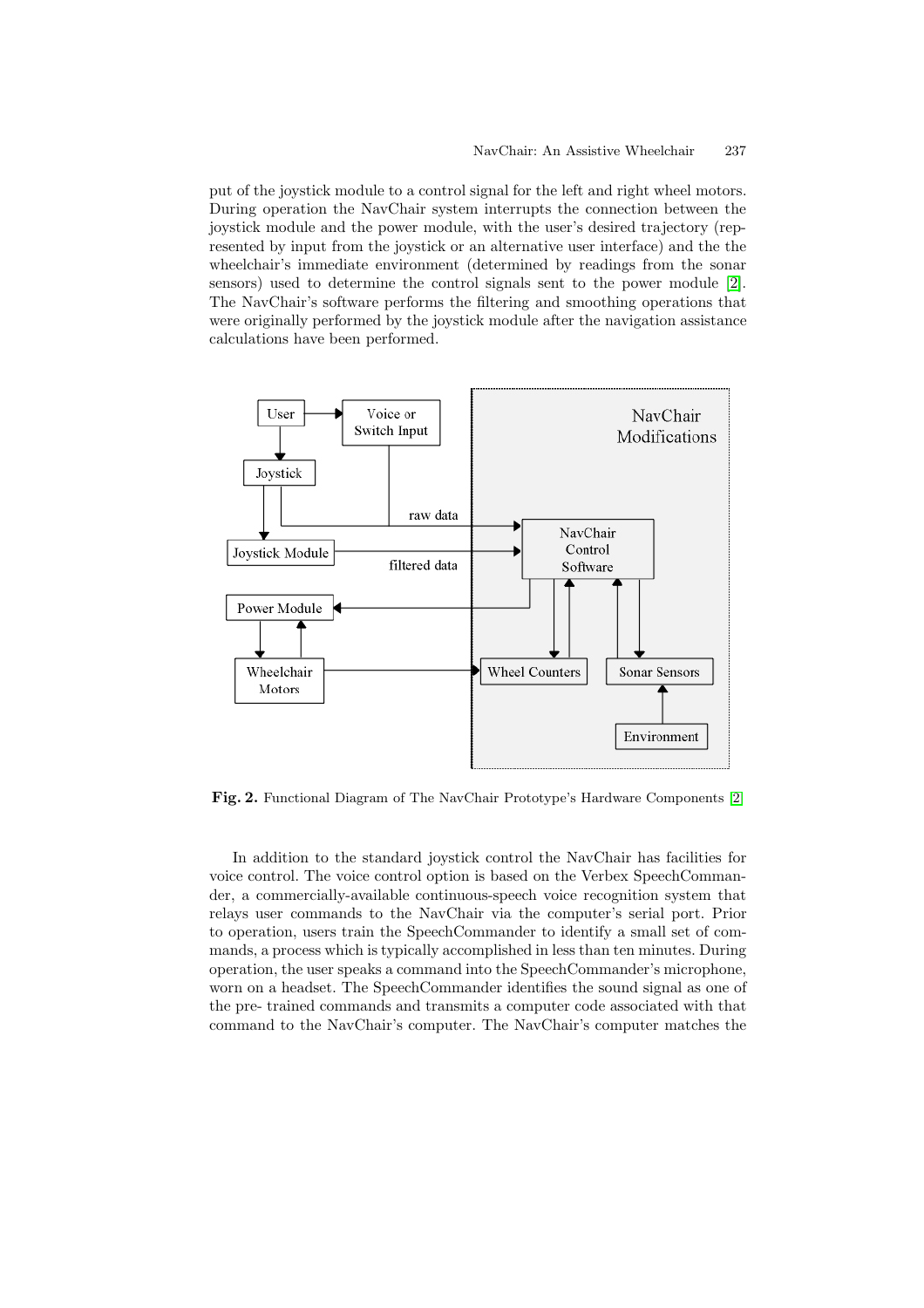signal from the SpeechCommander to a specific joystick command which is then used to steer the chair. The methods used for voice control also permit the use of discrete switches for Navchair operation.

Table [1](#page-3-0) contains a list of the voice commands currently implemented within the NavChair. The NavChair's navigation assistance limits the commands needed to successfully complete most navigation tasks. Limiting the number of commands is desirable because it decreases the amount of time necessary to train the speech recognition system to recognize each subjects voice and the amount of time needed to teach each subject the voice control commands.

| Command      | Description                                               |
|--------------|-----------------------------------------------------------|
| Stop         | The NavChair comes to an immediate halt.                  |
| Go Forward   | The NavChair begins moving at a constant speed in         |
|              | the direction that the chair is facing.                   |
| Go Backward  | The NavChair begins moving at a constant speed in         |
|              | the direction opposite to that which the chair is facing. |
| Soft Left    | The NavChair makes a small (approximately 10 de-          |
|              | gree) left turn.                                          |
| Hard Left    | The NavChair makes a large (approximately 20 de-          |
|              | gree) left turn.                                          |
| Rotate Left  | The NavChair begins rotating (in place) to the left       |
|              | until the operator tells it to stop or move forward.      |
| Soft Right   | The NavChair makes a small (approximately 10 de-          |
|              | gree) right turn.                                         |
| Hard Right   | The NavChair makes a large (approximately 20 de-          |
|              | gree) right turn.                                         |
| Rotate Right | The NavChair begins rotating (in place) to the right      |
|              | until the operator tells it to stop or move forward.      |

<span id="page-3-0"></span>**Table 1.** List of Voice Commands

The NavChair uses sonar sensors because of their operational simplicity and low cost. However, individual sonar readings are often erroneous. The method used to reduce these errors and create a sonar map of the chair's surroundings is called the Error Eliminating Rapid Ultrasonic Firing (EERUF) method [\[3\]](#page-20-3). The accuracy of the map is further enhanced by keeping track of the wheelchair's motion via wheel rotation sensors built into the Lancer's wheel motors. The result is a sonar map that is surprisingly accurate given the constraints of individual sonar sensors. The NavChair is able to accurately locate obstacles within five degrees of angular resolution relative to the center of the chair despite the fact that the resolution of an individual sonar sensor exceeds 15 degrees [\[4\]](#page-20-4).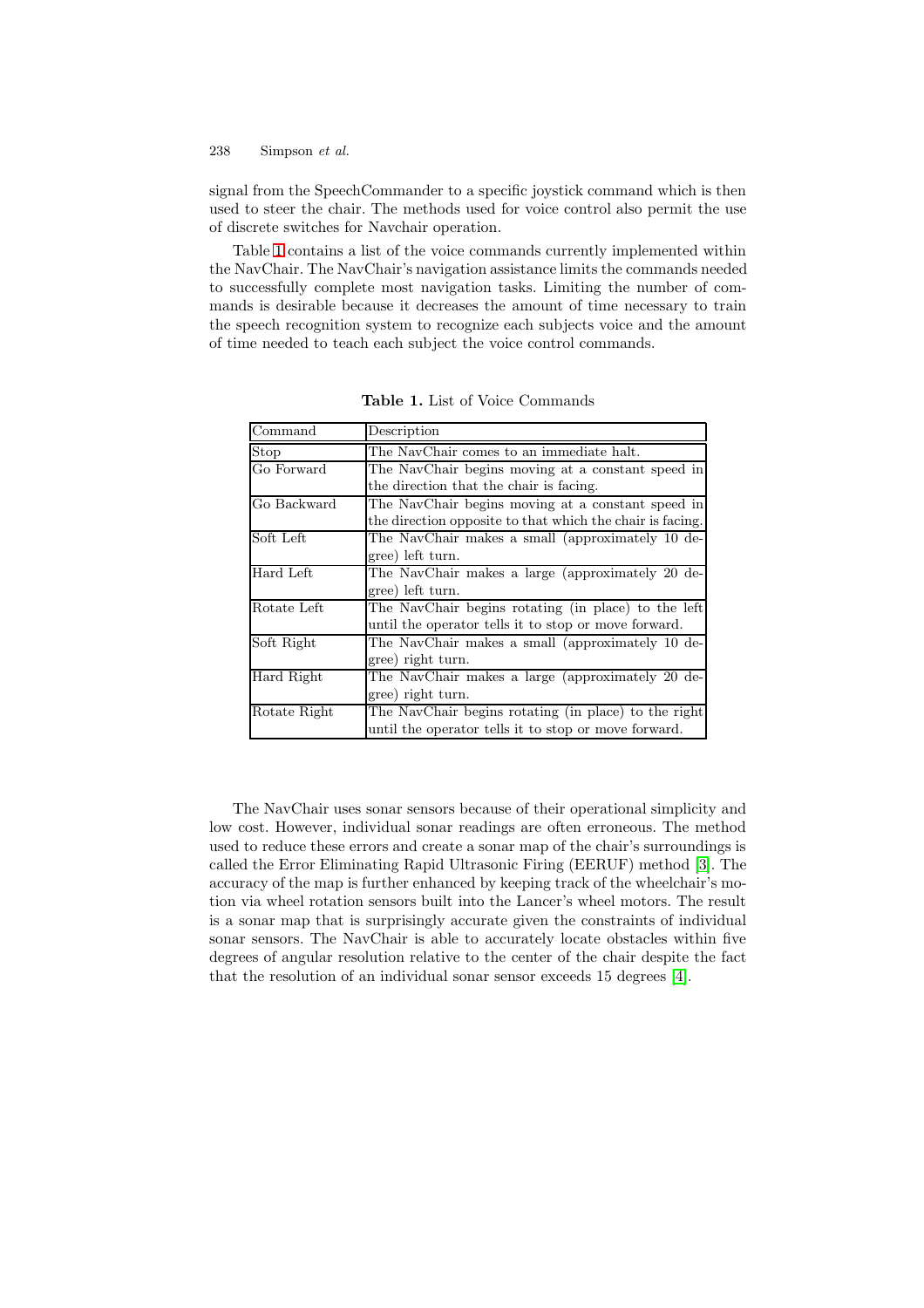## **3 Navigation Assistance Algorithms**

Two navigation assistance routines, Minimum Vector Field Histogram (MVFH and Vector Force Field (VFF), are used by the NavChair. Both stem from routines originally developed for obstacle avoidance in autonomous mobile robots. The influence of each routine on the NavChair's direction of travel at any given time is determined by the NavChair's current operating mode and immediate surroundings. This section describes the rationale behind both navigation assistance routines and gives an overview of each routine's operation.

#### **3.1 Minimum Vector Field Histogram (MVFH)**

The original obstacle avoidance technique used in the NavChair, the Vector Field Histogram method (VFH) [\[5,](#page-20-5)[4\]](#page-20-6), was originally developed for autonomous mobile robots. During development of the NavChair, it was discovered that several modifications to the original VFH method were required in order for VFH to make the transition from autonomous mobile robots to wheelchairs. One difficulty in applying an obstacle avoidance routine developed for a robot to a wheelchair is the different shapes of the two platforms. Mobile robots in general (and those VFH was originally intended for in particular) are round and omni-directional, which simplifies the calculation of trajectories and collision avoidance. While VFH has been applied to "non-point" mobile robots similar in nature to a wheelchair [\[6\]](#page-20-7) it was determined that VFH could not support all of the desired functions (door passage in particular) while also ensuring the safety of the operator and vehicle during operation.

Another problem arose from what is considered one of the VFH method's greatest strengths, the ability to move through a crowded environment with a minimal reduction in speed. While this is acceptable for an autonomous robot, it can result in abrupt changes in direction which a wheelchair operator is likely to consider "jerky" and unpredictable behavior.

In response to these needs, the Minimal VFH (MVFH) method was developed [\[7,](#page-20-8)[8\]](#page-20-9). The MVFH algorithm proceeds in four steps:

- 1. Input from the sonar sensors and wheel motion sensors is used to update a Cartesian map (referred to as the certainty grid) centered around the chair. The map is divided into small blocks, each of which contains a count of the number of times a reading has placed an object within that block. The count within each block represents a certainty value that an object is within that block, thus the more often an object is seen within a block the higher its value.
- 2. The certainty grid is converted into a polar histogram, centered on the vehicle, that maps obstacle density (a combined measure of the certainty of an object being within each sector of the histogram and the distance between that object and the wheelchair) versus different directions of travel.
- 3. A weighting function (curve w in Figure [3\)](#page-5-0) is added to the polar histogram (curve h), and the direction of travel with the resulting minimal weighted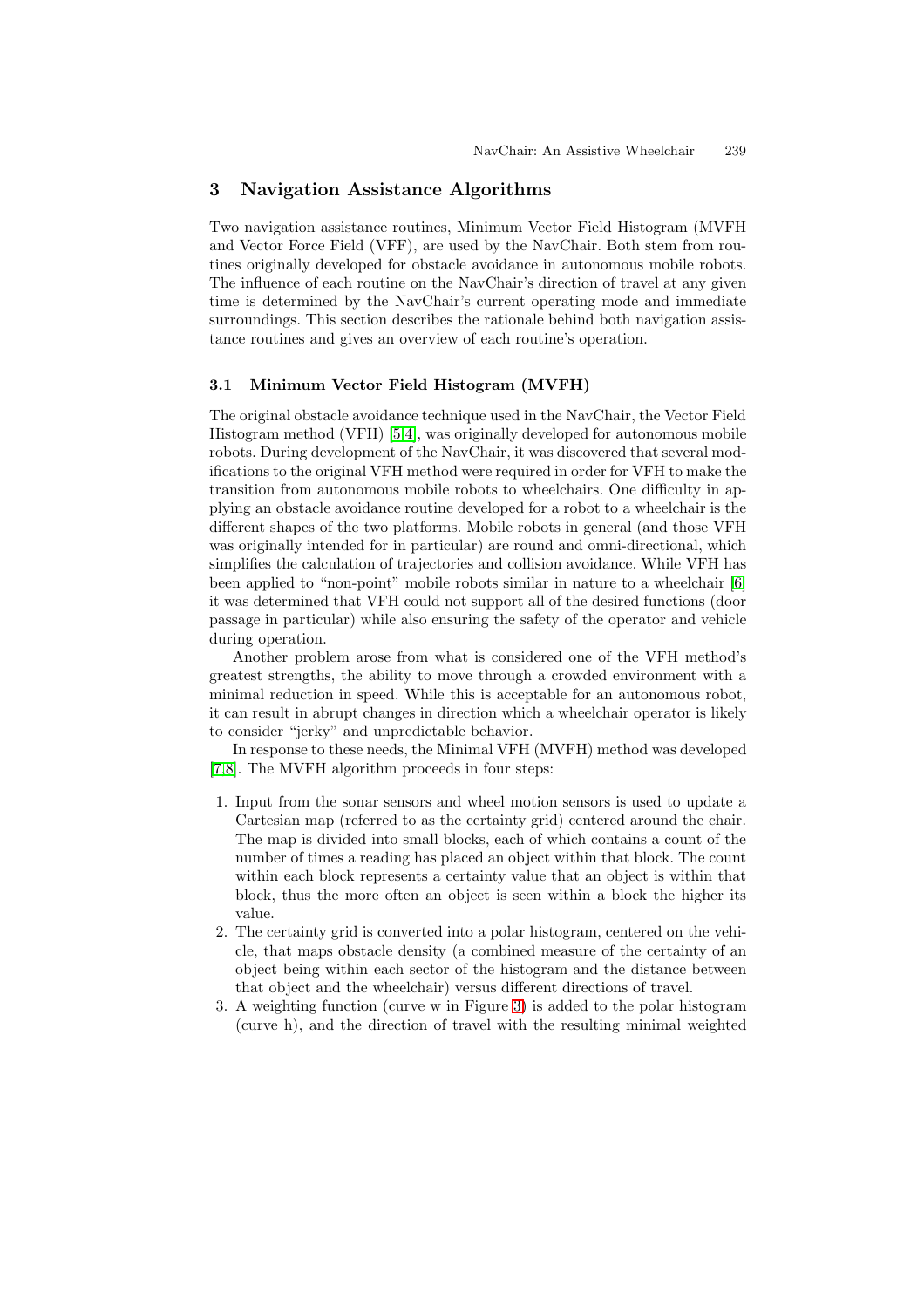obstacle density (s) is chosen. As seen in Figure [3,](#page-5-1) the weighting function is a parabola with its minimum at the direction of travel indicated by the wheelchair's joystick position. Thus, the direction indicated by the user's input from the joystick receives the least amount of additional weight (obstacle density) and those directions furthest from the user's goal receive the most weighting, which predisposes the chair to pursue a direction close to the user's goal.

4. The wheelchair's speed is determined based on the proximity of obstacles to the projected path of the chair. This step models the rectangular shape of the wheelchair exactly when calculating the projected path, which allows the chair to approach objects closely while still maintaining the safety of the vehicle.



<span id="page-5-1"></span><span id="page-5-0"></span>**Fig. 3.** MVFH Obstacle Avoidance. The left figure shows the certainty grid around the NavChair with darker shading of a cell corresdponing to a higher certainty value of an obstacle being at that location. The right figure shows the polar histogram at the same instant, where: j is the desired direction of travel, as indicated by the user with the joystick; h is the polar histogram representing obstacle densities in each possible direction of travel; w is the weighting function symmetrical about the desired direction of travel (j); s is the sum of h and w; s is the actual direction of travel selected by MVFH at the minimum of s [\[9\]](#page-20-10).

Using MVFH, control of the chair becomes much more intuitive and responsive. Small changes in the joystick's position result in corresponding changes in the wheelchair's direction and speed of travel. Second, by modeling the exact shape of the NavChair it is possible to perform previously unmanageable tasks, such as passing through doorways. Most importantly, however, MVFH provides an adaptable level of navigation assistance. By changing the shape of the weighting function, MVFH can assume more or less control over travel decisions. This flexibility allowed the development of multiple task-specific operating modes for the NavChair.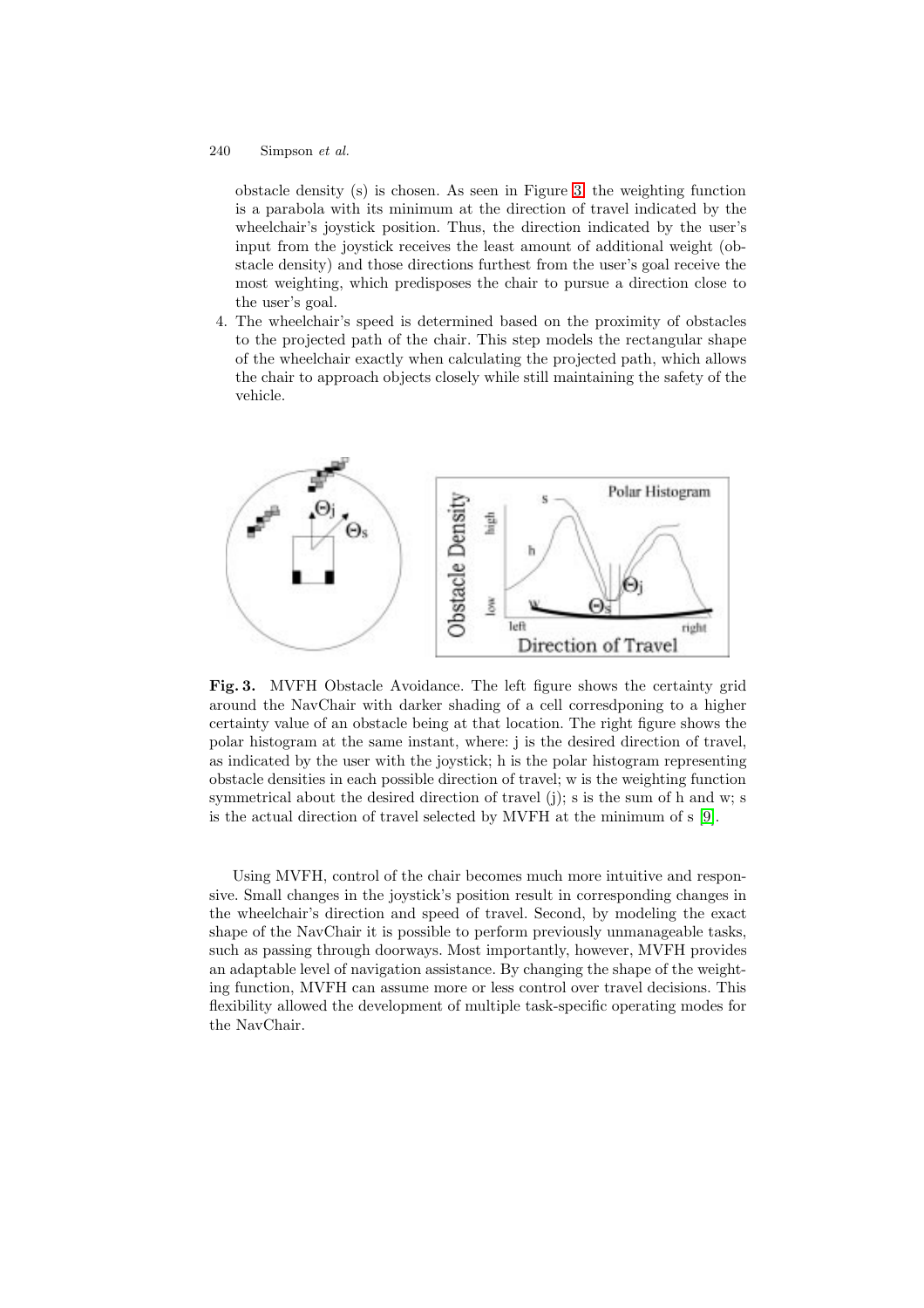### **3.2 Vector Force Field (VFF)**

A second obstacle avoidance routine intended for use in combination with MVFH is the Vector Force Field (VFF) method [\[9\]](#page-20-11). Like VFH, VFF was originally developed for round autonomous robots. The VFF method has been enhanced to work with irregularly shaped mobile robots [\[6\]](#page-20-7) and has been applied to the NavChair system, as well (see Figure [4\)](#page-6-0). In escence, VFF works by allowing every object detected by the NavChair's sonar sensors to exert a repulsive force on the NavChair's direction of travel, modifying its path of travel to avoid collisions. The repulsive force exerted by each object is proportional to its distance from the vehicle.

To account for the NavChair's rectangular shape, five different points on the chair are subject to the repulsive forces. The repulsive forces at each of these five points is summed and this total repulsive force is used to modify the NavChair's direction of travel.



<span id="page-6-0"></span>**Fig. 4.** Example of VFF Operating in The NavChair. The black circles represent obstacles, the gray circles are the five locations at which the repulsive forces are calculated, the lines extending from the gray circles represent the repulsive forces at each of these points (size of the arrows is proportional to magnitude of the repulsive force), the dashed line represents the direction the user pressed the joystick, and the solid line is the direction actually chosen by VFF.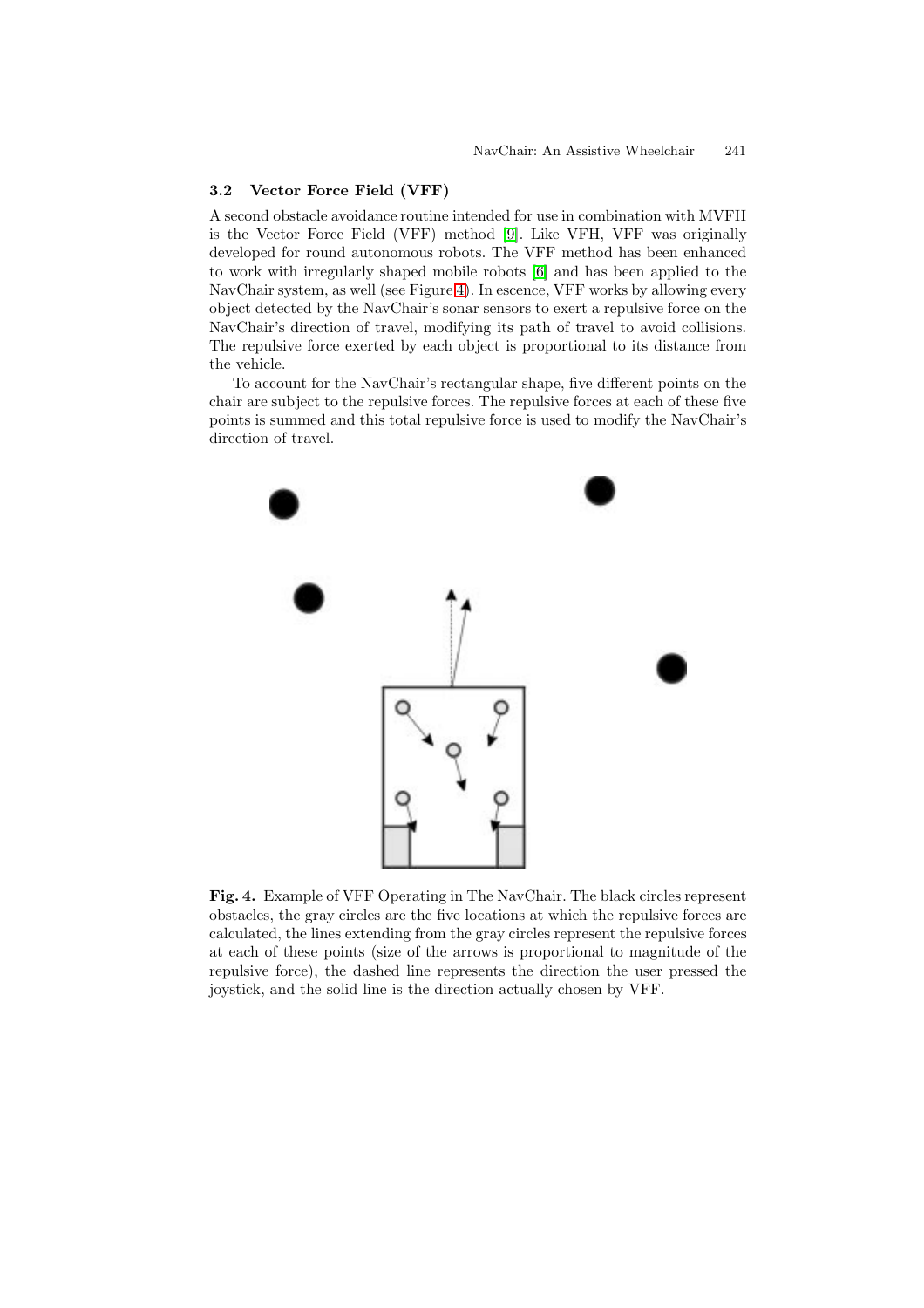## **4 Operating Modes**

During the design of the NavChair system it became clear that in order to provide the desired range of functionality it would be necessary to define several different operating modes [\[10\]](#page-20-12). This section describes the function of each of the operating modes currently implemented within the NavChair. The results of several experiments are also presented to provide insight into the nature of each operating mode.

#### **4.1 General Obstacle Avoidance (GOA) Mode**

General Obstacle Avoidance (GOA) mode is the "default" operating mode of the NavChair. GOA mode is intended to allow the NavChair to quickly and smoothly navigate in crowded environments while maintaining a safe distance from obstacles. MVFH and VFF are both active in this mode. The weighting function used by MVFH is a relatively wide parabola (compared to the NavChair's other operating modes) centered on the joystick direction, which allows the chair a relatively large degree of control over the chair's direction of travel. This mode allocates the most control to the NavChair, in that it has great freedom in choosing a direction of travel to avoid obstacles while attempting to remain close to the direction indicated by the user.

A simple experiment was performed to analyze GOA mode's ability to successfully navigate the NavChair through a crowded room [\[11\]](#page-20-13). The experimental environment is shown in Figure [5.](#page-8-0) An able- bodied subject performed ten trials with the NavChair in GOA mode and ten trials with no navigation assistance active (in other words, the NavChair behaved exactly like a normal power wheelchair). In each trial the subject's task was to follow the path indicated in Figure [5.](#page-8-0) The results of the experiment are shown in Table [2.](#page-7-0)

| Measure                                | General   | Obstacle No Navigation Assis- |
|----------------------------------------|-----------|-------------------------------|
|                                        | Avoidance | tance                         |
| Average Time (sec)                     | 9.35      | 7.09                          |
| Average Speed (mm/sec)                 | 606.19    | 758.72                        |
| Average Minimum Obstacle Clear-1591.74 |           | 526.06                        |
| ance $(mm)$                            |           |                               |

<span id="page-7-0"></span>**Table 2.** Results from Experiment Comparing General Obstacle Avoidance Mode with No Navigation Assistance

As can be seen from Table [2,](#page-7-0) GOA mode caused the NavChair to move more slowly through the slalom course than was possible when navigation assistance was not active. However, the NavChair also maintained a greater minimum distance from obstacles in GOA mode, due to the influence of the NavChair's collision avoidance routines. It is important to note that the NavChair assistive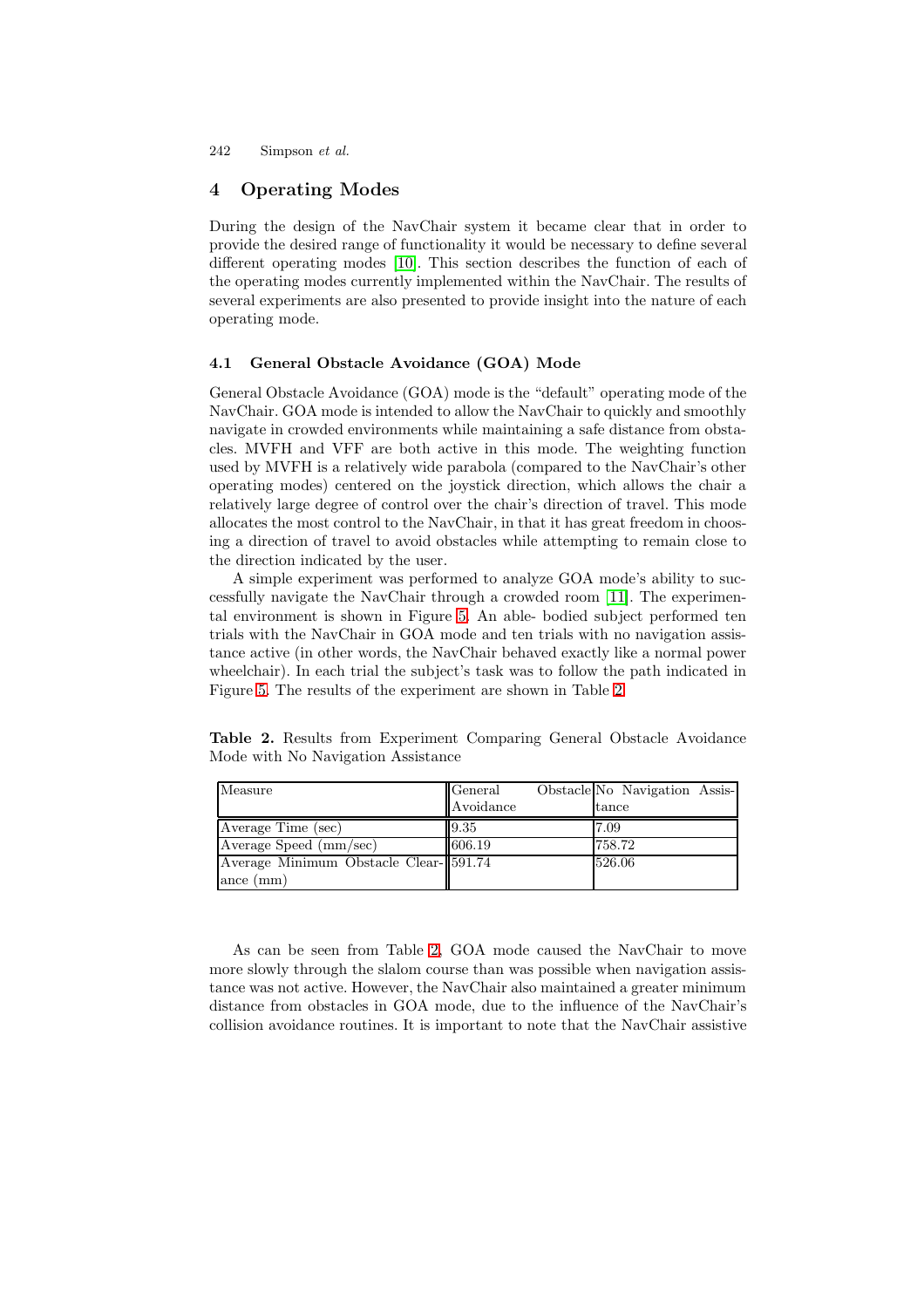navigation system is designed to assist people who might not otherwise be able to operate a power wheelchair. Thus, while it may slow the wheelchair down for a "best case" able-bodied user, it can also provide a level of performance not otherwise achievable for users whose impairments limit their ability to operate a powered wheelchair.



**Fig. 5.** General Obstacle Avoidance vs. No Navigation Assistance

## <span id="page-8-0"></span>**4.2 Door Passage (DP) Mode**

Door Passage (DP) mode is intended for use in situations requiring the NavChair to move between two closely spaced obstacles, such as the posts of a doorway. DP mode acts to center the NavChair within a doorway and then steer the chair through it. In this mode, VFF is not active and MVFH's weighting function is a narrow parabola, forcing the NavChair to adhere closely to the user's chosen direction of travel.

Figure [6](#page-9-0) shows the operation of DP mode. As the chair passes through the doorway, MVFH acts to push the chair away from both doorposts and towards the center of the door. MVFH also acts to reduce the chair's speed as it approaches the doorway. If the user points the joystick in the general direction of a door, the effect is to funnel the NavChair to the center and through an open doorway.

Due to the influence of obstacle avoidance, it is possible for the NavChair to fail to successfully pass through a doorway on a given attempt. Typically, this is due to the NavChair approaching the door at an angle rather than from directly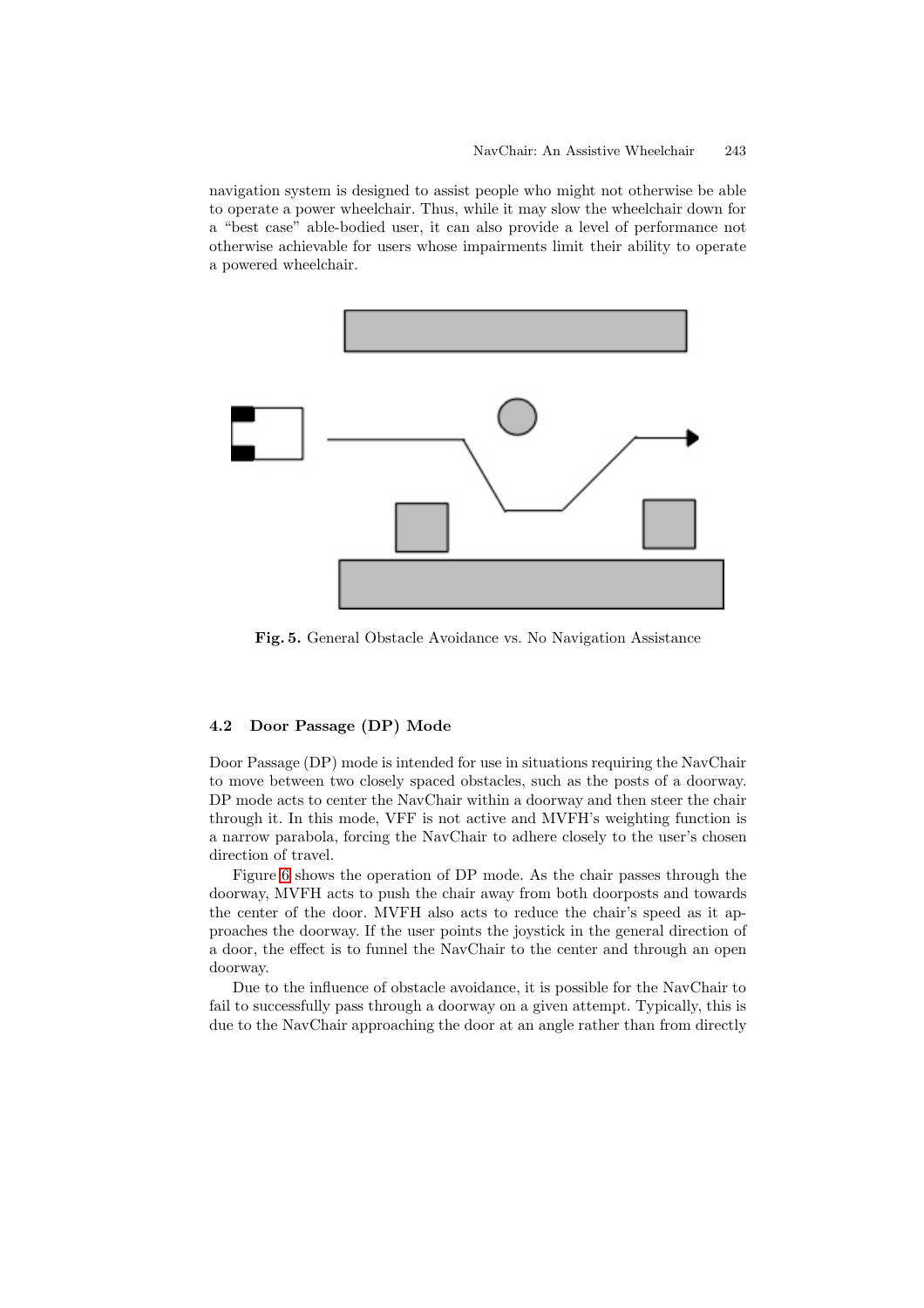in front of the door. When a failure occurs the operator is then forced to back up and approach the door again, hopefully from a better direction.



<span id="page-9-0"></span>**Fig. 6.** Door Passage Mode. Panel A shows a situation that would prompt the NavChair to enter ADP mode. If the wheelchair operator directs the NavChair towards the door, ADP mode will act to center the chair in the doorway and move the chair through the door (Panel B). However, if the wheelchair operator directs the chair away from the door, ADP mode will not push the chair through the door (Panel C).

An experiment was performed to compare the ability of GOA mode and DP mode to pass between closely spaced obstacles [\[11\]](#page-20-13). In this experiment an ablebodied subject attempted to steer the NavChair through a door whose width was varied. Twenty trials were performed at each width. In ten of the trials the NavChair was in GOA mode and in ten of the trials the NavChair was in DP mode. The results of the experiment are shown in Figure [7.](#page-10-0)

As can be seen from the graph, DP mode allows the NavChair to pass through significantly smaller spaces than GOA. Of particular interest, the NavChair successfully passed through spaces 32 inches (81.3 cm) wide 70% of the time. This is noteworthy because the federal Architectural and Transportation Barriers Compliance Board (1984) has declared 32 inches as the minimally acceptable door width for wheelchair accessibility in federal buildings. With no navigation assistance active, the NavChair is able to pass through doorways as small as 25 inches (63.5 cm), which corresponds to the width of the NavChair. This corresponds with the "best case" scenario in which navigation assistance is neither needed by the user nor provided by the NavChair. Once again, the NavChair's navigation assistance ability does not (nor is it expected to) match the performance of an able-bodied user, but does provide sufficient navigation assistance to allow users with difficulty operating a standard power wheelchair to successfully perform tasks such as passing through doorways.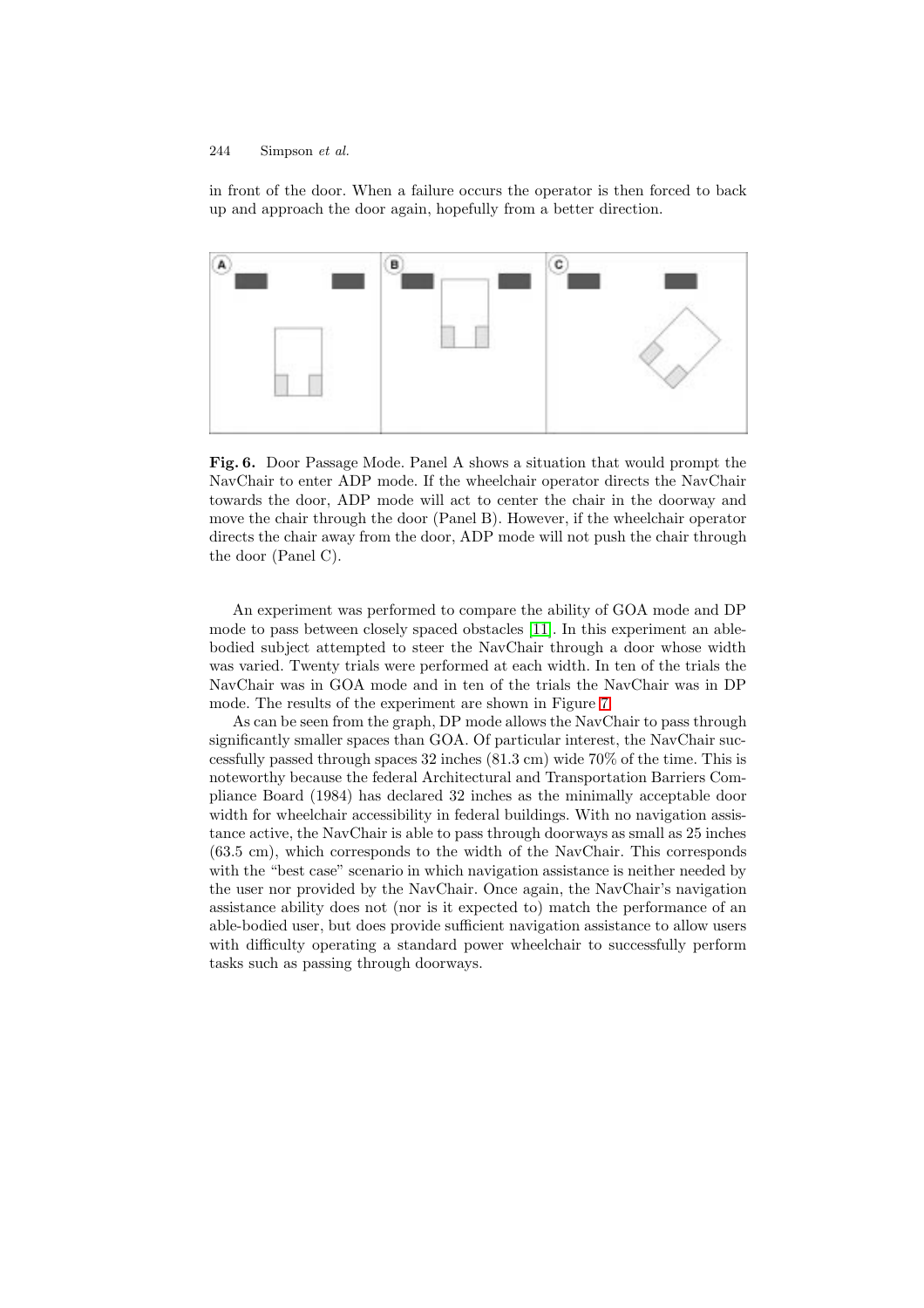

<span id="page-10-0"></span>**Fig. 7.** Results From an Experiment Comparing the Performance of Door Passage Mode, General Obstacle Avoidance Mode, and No Navigation Assistance on a Door Passage Task. DP = Door Passage Mode, GOA = General Obstacle Avoidance Mode, NNA = No Navigation Assistance.

#### **4.3 Automatic Wall Following (AWF) Mode**

Automatic Wall Following (AWF) mode causes the NavChair to modify the user's joystick commands to follow the direction of a wall to the left or right of the chair. In this mode neither MVFH nor VFF is active. Instead, the NavChair uses the sonar sensors to the front and side opposite the wall being followed to scan for obstacles while the remaining sonar sensors (facing the wall) are used to navigate the chair. The NavChair's speed is reduced in proportion to the distance to the closest detected obstacle, which allows the NavChair to stop before a collision occurs.

Figure [8](#page-11-0) shows the operation of AWF mode. As long as the user points the joystick in the approximate direction of the wall being followed, the chair modifies the direction of travel to follow the wall while maintaining a safe distance from the wall. However, if the user points the joystick in a direction sufficiently different from that of the wall then the user's direction is followed instead.

An experiment was performed to compare the performance of the NavChair operating in GOA mode, AWF mode, and without navigation assistance in a hallway traversal task [\[11\]](#page-20-14). In this experiment an able-bodied subject performed thirty trials in which he attempted to navigate the NavChair down an empty hallway. In ten of the trials the NavChair was in GOA mode and the subject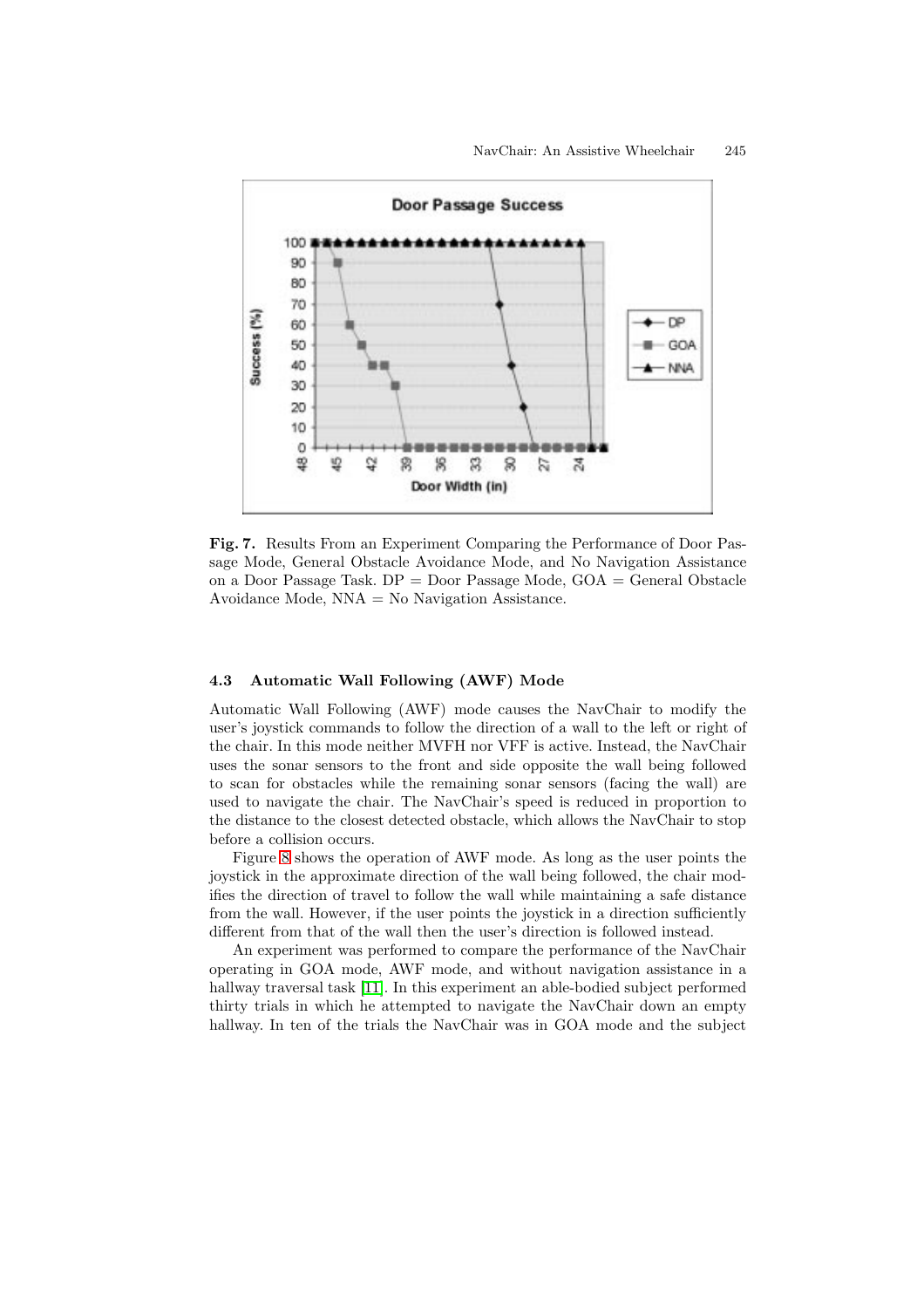

<span id="page-11-0"></span>**Fig. 8.** Automatic Wall Following Mode. Panel A shows a situation which is appropriate for the NavChair to use AWF mode. If the user continues to direct the chair along a path roughly parallel to the wall, the NavChair will follow the direction of the wall (Panel B). However, if the user directs the chair in a direction sufficiently different from the wall, the NavChair will leave AWF mode and move away from the wall. The sonar sensors facing the wall are used to follow the wall while the sonar sensors in front of the chair are used to scan for obstacles.

moved the NavChair down the hallway by pointing the joystick at a 45 degree angle to the wall. In the second set of ten trials the NavChair was in AWF mode. In the final set of ten trials, the NavChair's navigation assistance was not active. The results of the experiment are shown in Table [3.](#page-11-1)

| Measure                                | Automatic            | General   | No Navigation |
|----------------------------------------|----------------------|-----------|---------------|
|                                        | Wall Follow-Obstacle |           | Assistance    |
|                                        | ling                 | Avoidance |               |
| Average Time (sec)                     | 9.13                 | 11.27     | 4.6           |
| Average Speed (mm/sec)                 | 763.90               | 630.99    | 1447.17       |
| Average Minimum Obstacle Clear-1407.38 |                      | 556.56    | 322.25        |
| ance $(mm)$                            |                      |           |               |

<span id="page-11-1"></span>**Table 3.** Results of an Experiment Comparing the Performance of Automatic Wall Following Mode, General Obstacle Avoidance mode, and No Navigation Assistance on a Hallway Traversal Task

As can be seen from the results of this experiment, AWF mode allows the NavChair to travel at a faster speed closer to a wall than GOA mode can but does not allow the chair to travel as fast or as close to the wall as is possible for an able-bodied operator using the chair without navigation assistance. However, AWF is expected to provide a measureable improvement in performance for the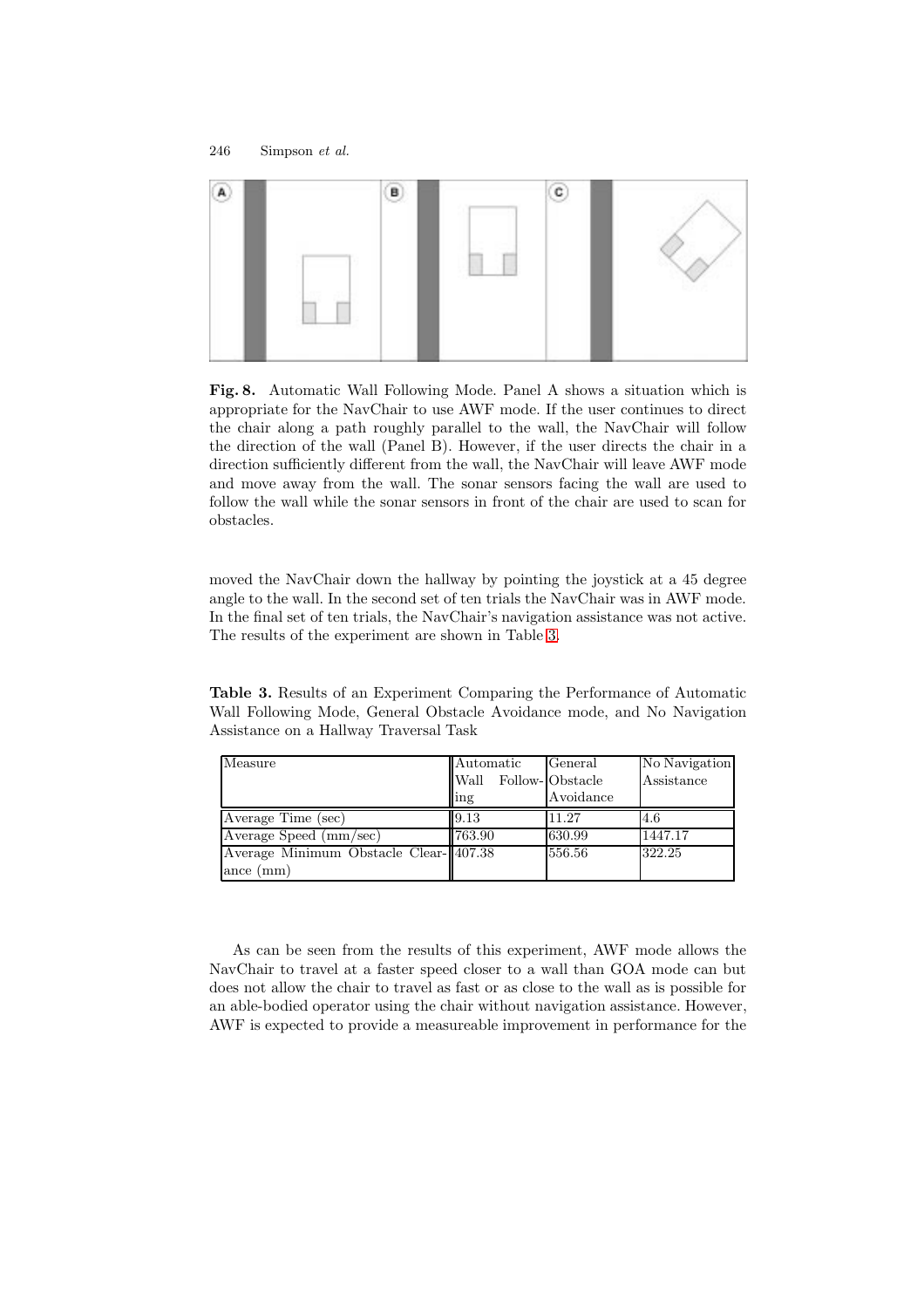NavChair's target user population, which is defined by their inability to operate a power wheelchair without navigation assistance.

# **5 Mode Selection and Automatic Adaptation**

#### **5.1 Introduction**

The presence of multiple operating modes creates the need to choose between them. One alternative is to make the wheelchair operator responsible for selecting the appropriate operating mode. While this may be an effective solution for some users, it would present unreasonable demands for others. Alternatively, a method for the NavChair to automatically select the correct operating mode on its own has been developed [\[11\]](#page-20-14). This method combines information from two distinct adaptation methods. The first, Environmentally-Cued Adaptation (ECA), is based on information about the NavChair's immediate surroundings. The second, Location-Based Adaptation (LBA), is based on information from a topological map of the area in which the NavChair is located.

#### **5.2 Combining ECA with LBA**

Information from ECA and LBA is combined using a probabilistic reasoning technique known as Bayesian networks [\[12\]](#page-20-15). Bayesian networks use probabilistic information to model a situation in which causality is important, but our knowledge of what is actually going on is incomplete or uncertain. Bayesian networks can be thought of as a means of organizing information to allow the convenient application of a form of Bayes' theorem:

$$
\Pr(H \mid e) = \frac{\Pr(e \mid H) \Pr(H)}{\Pr(e)}
$$

where, in our applications,  $H$  represents the NavChair's operating modes,  $e$  is the set of observations,  $Pr(e \mid H)$  represents the probability of observing the most recent evidence given that a particular operating mode, and  $Pr(H | e)$  represents the probability that a particular operating mode is the most appropriate operating mode given the available evidence.

Because Bayesian network reasoning is based on probabilistic information, they are well-suited for dealing with exceptions and changes in belief due to new information. An additional advantage is that a network's architecture and internal values provide insight into the nature and connections of the information sources being used to derive conclusions. While none of this precludes the use of other methods, it does make Bayesian networks an attractive option.

Figure [9](#page-13-0) shows the Bayesian Network which is used to combine LBA information with that from ECA . For computational efficiency, the Bayesian network is not explicitly represented within the NavChair. Instead, the Bayesian network is "reduced" to a series of parametric equations that receive evidence vectors as input and produce the belief vector for the Correct Operating Mode node as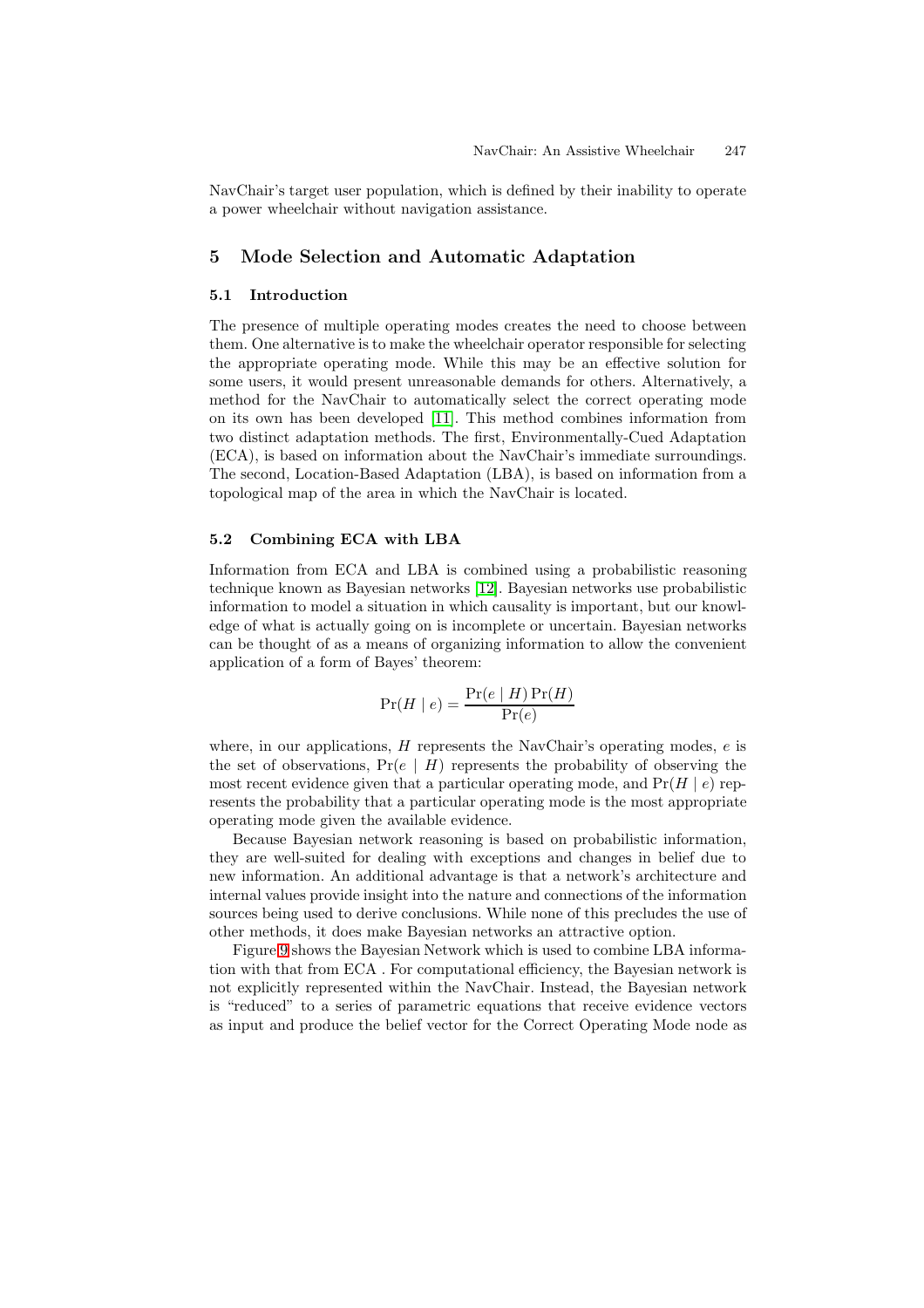output. Part of the process of reducing the Bayesian network is converting the multiply-connected network in Figure [9](#page-13-1) to the equivalent singularly-connected network in Figure [10.](#page-16-0)



<span id="page-13-0"></span>**Fig. 9.** Bayesian Network Used for Adaptation Decisions in The NavChair

<span id="page-13-1"></span>To facilitate understanding, Table [4](#page-13-2) contains explanations of all of the symbols used in the following explanation of the Bayesian network. The prior probability vector,  $\pi$ , contains the probability of being in each of the locations specified in the internal map. The two posterior evidence vectors,  $\lambda_D$  and  $\lambda_W$ , contain the probabilities of observing the current sonar signals (in other words, the observed evidence, e given that the environment contained either a door or a wall  $(\Pr(e \mid Door = TRUE)$  and  $\Pr(e \mid Wall = TRUE)$ , respectively).

| Table 4: Symbols Used in Explanation of Bayesian Network |  |  |  |  |
|----------------------------------------------------------|--|--|--|--|
|----------------------------------------------------------|--|--|--|--|

<span id="page-13-2"></span>

| Symbol                    | Type   | Name | Explanation                                                                                                                                                                      |
|---------------------------|--------|------|----------------------------------------------------------------------------------------------------------------------------------------------------------------------------------|
| $\pi$                     | vector |      | Prior Proba-Contains the probability of being in each<br>bility Vector of the locations specified within the topo-<br>logical map.                                               |
| $\lambda_D, \, \lambda_W$ | vector |      | Posterior Ev-Contains the conditional probabilities of<br>idence Vector observing the most recent sonar readings<br>given that there is a door/wall in front of<br>the NavChair. |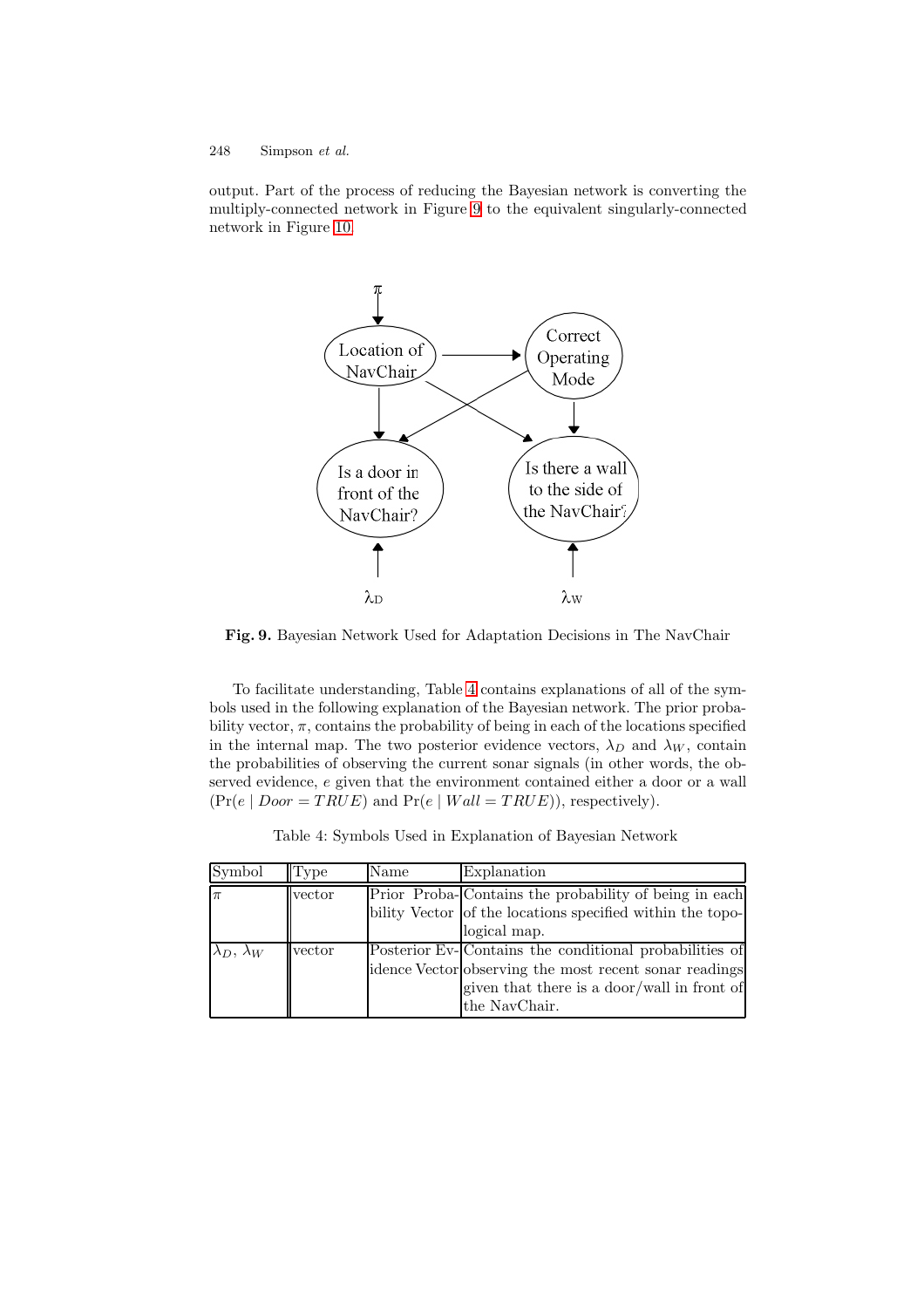|  | Table 4: (continued) |
|--|----------------------|
|--|----------------------|

| Symbol                | $\overline{\mathrm{Type}}$        | Name                                 | Explanation                                                                                                                                                                                                                                                                                                   |
|-----------------------|-----------------------------------|--------------------------------------|---------------------------------------------------------------------------------------------------------------------------------------------------------------------------------------------------------------------------------------------------------------------------------------------------------------|
| $\overline{e}$        | vector                            | Observed<br>Evidence<br>Vector       | The most recent set of sonar readings.                                                                                                                                                                                                                                                                        |
| $\pi(LM)$             | vector                            | bility Vector                        | Prior Proba-Contains the probabilities that the cur-<br>rent location is $l_a$ and the current oper-<br>ating mode is $m_b$ for all combinations of<br>locations $(l_1, \ldots, l_i)$ and operating modes<br>$(m_1, \ldots, m_j)$ .<br>The $a^{th}$ of $i$ $(1 \lt a \lt i)$ possible loca-                   |
| $l_a$                 | $_{\rm scalar}$                   | Location                             | tions specified by the NavChair's topolog-<br>ical map.                                                                                                                                                                                                                                                       |
| $m_b$                 | $_{\rm scalar}$                   | Operating<br>Mode                    | The $b^{th}$ of $j$ $(1 < b < j)$ total operating<br>modes.                                                                                                                                                                                                                                                   |
| $\overline{M}_{D LM}$ | matrix                            | Conditional<br>Probability<br>Matrix | The conditional probability matrix for the<br>Door node (see Figure 10). Each element<br>of the matrix represents the probability<br>of the sonar sensors finding a door given<br>a particular location $(l_a)$ and operating<br>mode $(m_b)$ .                                                               |
| $\overline{M}_{W LM}$ | $\text{matrix}$                   | Conditional<br>Probability<br>Matrix | The conditional probability matrix for the<br>Wall node (see Figure 10). Each element<br>of the matrix represents the probability<br>of the sonar sensors finding a wall given<br>a particular location $(l_a)$ and operating<br>mode $(m_b)$ .                                                               |
| $\overline{M}_{M L}$  | $\text{matrix}$                   | Conditonal<br>Probability<br>Matrix  | The conditional probability matrix for the<br>Correct Operating Mode node (see Fig-<br>ure 10). Each element of the matrix rep-<br>resents the probability of a particular op-<br>erating mode $(m_b)$ being the correct op-<br>erating mode given that the NavChair is<br>in a particular location $(l_a)$ . |
| $\overline{\pm d}$    | probabilis-Door/No<br>tic<br>able | vari-Door                            | A door is (not) observed by the sonar sen-<br>sors.                                                                                                                                                                                                                                                           |
| $\pm w$               | probabilis-Wall/No<br>tic<br>able | vari-Wall                            | A wall is (not) observed by the sonar sen-<br>sors.                                                                                                                                                                                                                                                           |
| $e^+$                 | $\operatorname{set}$              | Prior<br>dence                       | Evi-Evidence used to determine what location<br>the NavChair is in.                                                                                                                                                                                                                                           |
| $e^-$                 | $\operatorname{set}$              | Observed<br>Evidence                 | Sonar sensor readings.                                                                                                                                                                                                                                                                                        |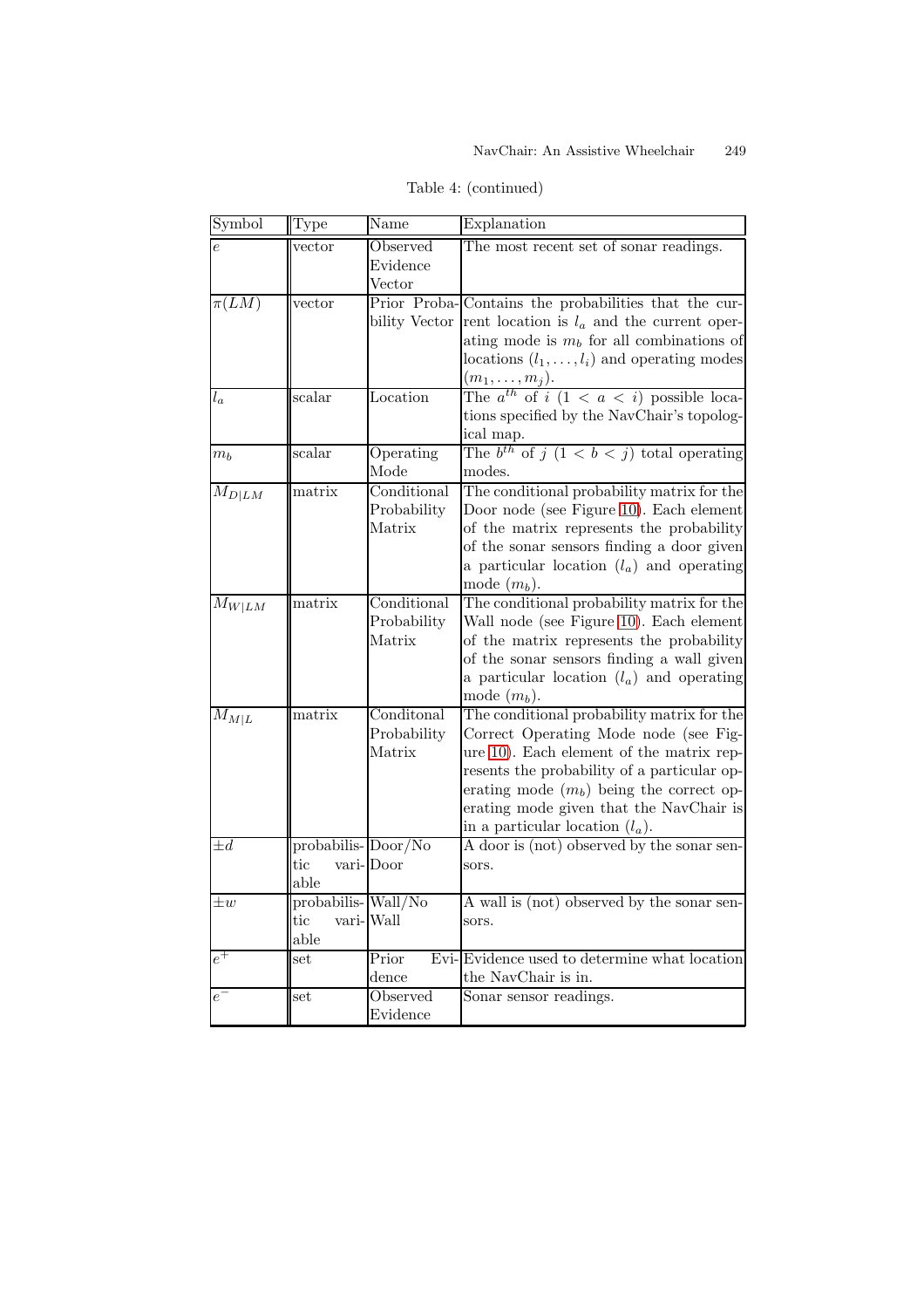| Symbol           | Type   | Name                                             | Explanation                                                                                                                          |
|------------------|--------|--------------------------------------------------|--------------------------------------------------------------------------------------------------------------------------------------|
| $\lambda_D(LM)$  | vector | $\mathop{\rm Evidence}\nolimits$<br>$\rm Vector$ | Contains the probability of observing the<br>most recent sonar evidence pertaining to                                                |
|                  |        |                                                  | the presence of a door in front of the<br>NavChair given all combinations of lo-<br>cations $(l_1, \ldots, l_i)$ and operating modes |
|                  |        |                                                  | $(m_1,\ldots,m_j).$                                                                                                                  |
| $\lambda_W(LM)$  | vector | $\mathop{\rm Evidence}\nolimits$                 | Contains the probability of observing the                                                                                            |
|                  |        | Vector                                           | most recent sonar evidence pertaining to                                                                                             |
|                  |        |                                                  | the presence of a wall to the side of the                                                                                            |
|                  |        |                                                  | NavChair given all combinations of lo-                                                                                               |
|                  |        |                                                  | cations $(l_1, \ldots, l_i)$ and operating modes                                                                                     |
|                  |        |                                                  | $(m_1,\ldots,m_j).$                                                                                                                  |
| $BEL(LM)$ vector |        |                                                  | Belief Vector Contains the probability that the lo-                                                                                  |
|                  |        |                                                  | cation is la and the correct operating                                                                                               |
|                  |        |                                                  | mode is mb given all combinations of lo-                                                                                             |
|                  |        |                                                  | cations $(l_1, \ldots, l_i)$ and operating modes                                                                                     |
|                  |        |                                                  | $(m_1,\ldots,m_j).$                                                                                                                  |
| BEL(M)           | vector |                                                  | Belief Vector Contains the probability that the correct                                                                              |
|                  |        |                                                  | operating mode is mb for all operating                                                                                               |
|                  |        |                                                  | modes $(m_1, , m_i)$ .                                                                                                               |
| L                | set    |                                                  | Set of All Lo-Contains all locations $(l_1, \ldots, l_i)$ specified                                                                  |
|                  |        | cations                                          | by the topological map.                                                                                                              |

Table 4: (continued)

Every time the NavChair makes an adaptation decision, the location of the NavChair in the internal map is used to construct the  $\pi$  vector, and the output of the processes for identifying doorways and walls from the NavChair's sonar sensors are used to create the  $\lambda_D$  and  $\lambda_W$  vectors.

Evaluating the network in Figure [10](#page-16-0) requires the specification of three conditional probability matrices, one for each node. The conditional matrix for the Door node takes the form:

$$
M_{D|LM} = \begin{bmatrix} \Pr(+d \mid l_1 m_1) & \Pr(-d \mid l_1 m_1) \\ \vdots & \vdots \\ \Pr(+d \mid l_i m_j) & \Pr(-d \mid l_i m_j) \end{bmatrix} \tag{1}
$$

where  $Pr(+d \mid l_1m_1)$  represents the probability of observing a door  $(+d)$  given that the NavChair is in location 1  $(l_1)$  out of i possible locations and the correct operating mode is  $m_1$  out of j possible operating modes.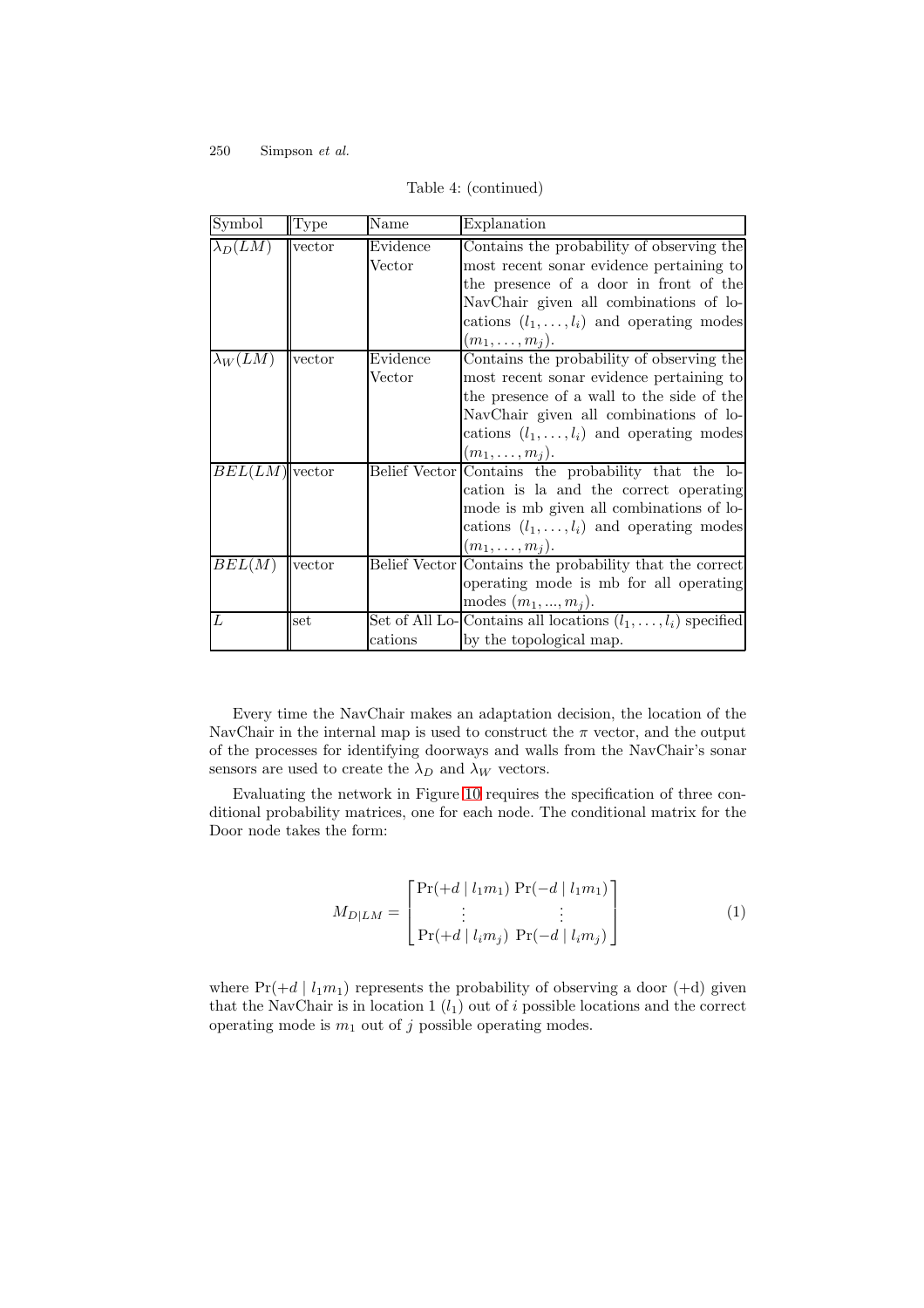

**Fig. 10.** Equivalent Bayesian Network Used for Mode Decisions

<span id="page-16-1"></span><span id="page-16-0"></span>The conditional matrix for the Wall node is of the form:

$$
M_{D|LM} = \begin{bmatrix} \Pr(+w \mid l_1 m_1) \Pr(-w \mid l_1 m_1) \\ \vdots & \vdots \\ \Pr(+w \mid l_i m_j) \Pr(-w \mid l_i m_j) \end{bmatrix}
$$
 (2)

and can be interpreted similarly to the conditional probability matrix for the Door operating node.

Finally, the conditional matrix for the Mode node which is combined with the Location node in Figure [10](#page-16-1) is also needed:

$$
M_{M|L} = \begin{bmatrix} \Pr(m_1 | l_1) \cdots \Pr(m_j | l_1) \\ \vdots & \ddots & \vdots \\ \Pr(m_1 | l_i) \cdots \Pr(m_j | l_i) \end{bmatrix}
$$
 (3)

where  $Pr(m_1 | l_1)$  represents the probability that  $m_1$  is the correct operating mode given that the NavChair is in location  $l_1$ , again out of j possible modes and i possible locations.

The process of making a mode decision in the NavChair proceeds as follows:

1. The system updates the contents of  $\lambda_D$  and  $\lambda_W$  based on the probability of obtaining the most recent sonar data if a door was in front of the chair,  $Pr(e | D)$ , and the probability of obtaining the most recent sonar data if a wall were to the right or left of the chair,  $Pr(e | W)$ .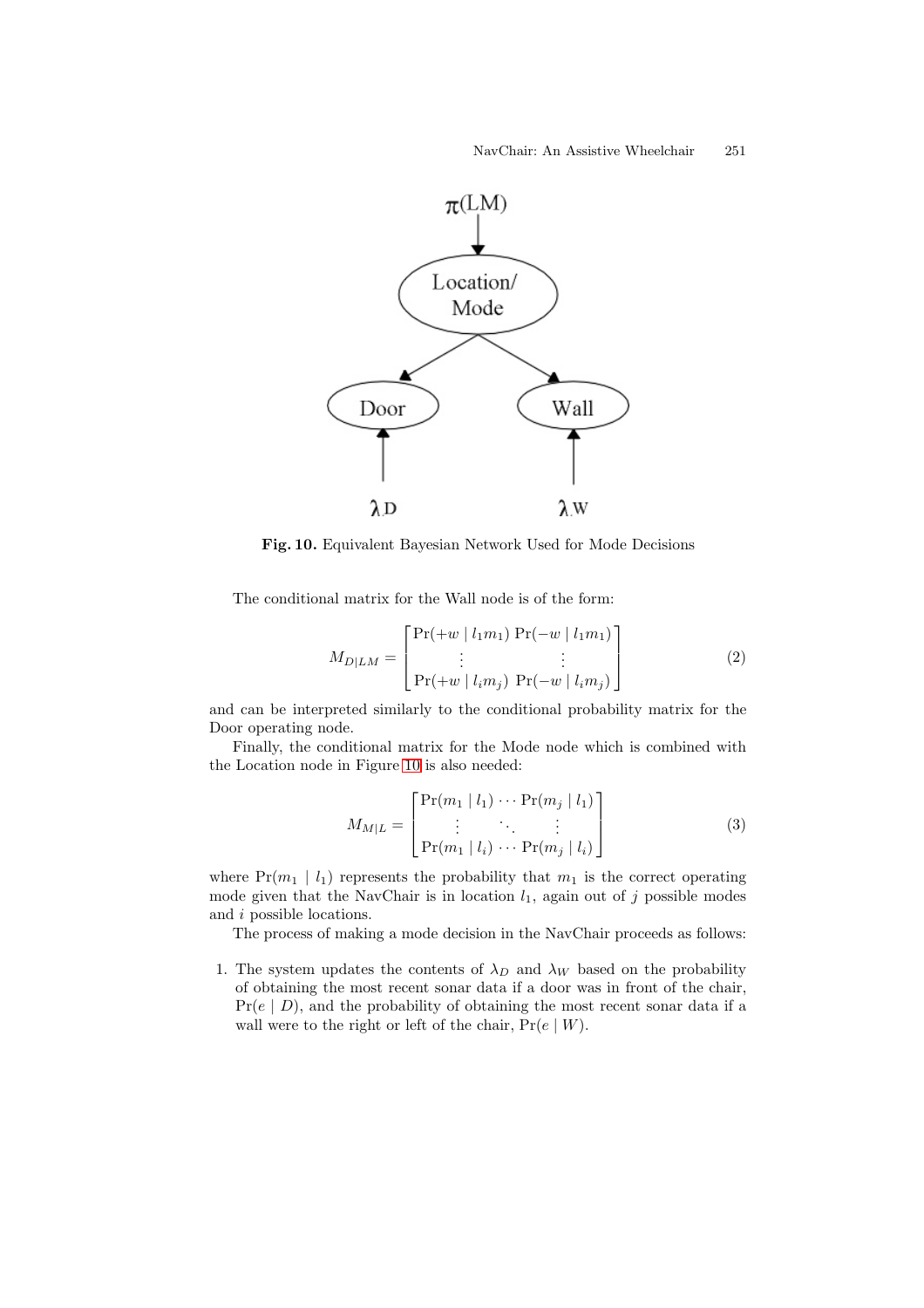$$
\lambda_D = \begin{bmatrix} \Pr(e^- | + d) \\ \Pr(e^- | - d) \end{bmatrix} \tag{4}
$$

and

$$
\lambda_D = \begin{bmatrix} \Pr(e^- \mid +w) \\ \Pr(e^- \mid -w) \end{bmatrix} \tag{5}
$$

2. The system updates the contents of  $\pi$  based on the location of the chair. If the chair is in location  $k$  within the map,

$$
\pi = \left[\Pr(l_1 \mid e^+) \cdots \Pr(l_1 \mid e^+)\right]^T
$$

$$
= \left[0 \cdots 010 \cdots 0\right]^T
$$
(6)

where the  $k^{th}$  element of  $\pi$  is 1.

3. The effects of the observed evidence are propogated upwards towards the Location/Mode node. The vector from the Door node is calculated by:

$$
\lambda_D(LM) = M_{D|LM} \bullet \lambda_D
$$
  
= 
$$
\begin{bmatrix} \Pr(e_D^{-} | l_1 m_1) \\ \vdots \\ \Pr(e_D^{-} | l_i m_j) \end{bmatrix}
$$
 (7)

Similarly, the vector from the Wall node is calculated to be

$$
\lambda_W(LM) = M_{W|LM} \bullet \lambda_W
$$
  
= 
$$
\begin{bmatrix} \Pr(e_W^- \mid l_1 m_1) \\ \vdots \\ \Pr(e_W^- \mid l_i m_j) \end{bmatrix}
$$
 (8)

4. The effects of the prior evidence are propogated downward to the Location/Mode node.

$$
\pi(LM) = \pi \bullet M_{M|L}
$$

$$
= \begin{bmatrix} \Pr(l_1 m_1 \mid e^+) \\ \vdots \\ \Pr(l_i m_j \mid e^+) \end{bmatrix}
$$
(9)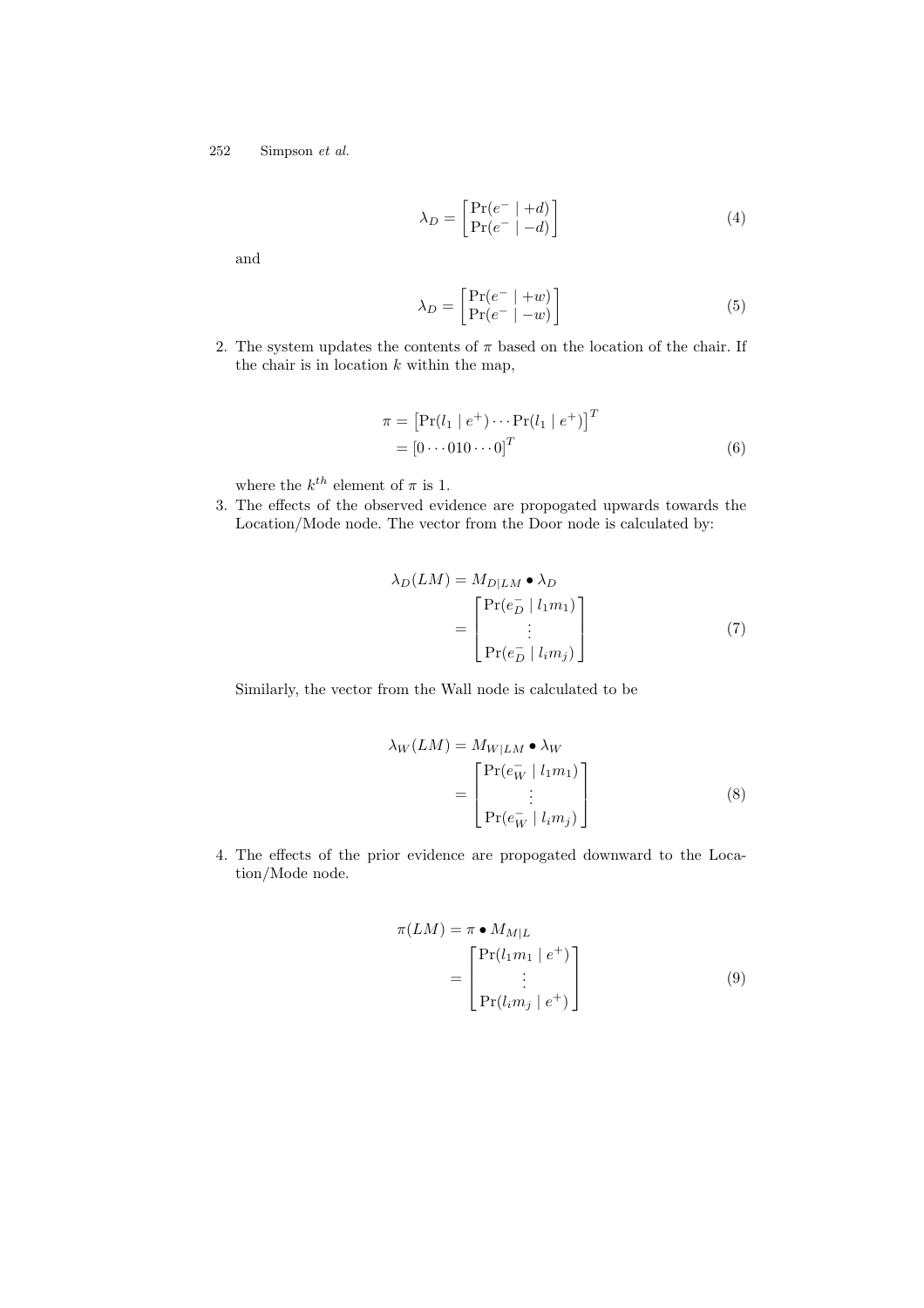5. The belief vector for the Location/Mode node is calculated based on the prior and observed evidence by the following formula:

$$
BEL(LM) = \alpha \bullet \pi(LM) \bullet \lambda(LM)
$$
  
=  $\alpha \bullet \pi(LM) \bullet [\lambda_D(LM) \bullet \lambda_W(LM)]$   
=  $\begin{bmatrix} Pr(l_1m_1 | e) \\ \vdots \\ Pr(l_im_j | e) \end{bmatrix}$  (10)

6. The belief in each mode is then calculated from the Mode/Location belief vector:

$$
BEL(M) = \begin{bmatrix} \sum_{L=1}^{i} \Pr(lm_1 | e) \\ \vdots \\ \sum_{L=1}^{i} \Pr(lm_j | e) \end{bmatrix}
$$
 (11)

7. The NavChair's operating mode is then chosen based on which element of BEL(M) has the highest value.

The final detail to be discussed is the selection of values for the conditional probability matrices. These values are filled in beforehand based on the environment in which the NavChair is operating and the nature of the task that it is expected to perform. When the NavChair moves between different environments, or the task(s) it is expected to accomplish changes, then the values of these matrices must be changed as well. There is currently no mechanism for the NavChair to automatically determine the values for these matrices.

### **5.3 Empirical Evaluation**

The NavChair's automatic adaptation mechanism must meet several design criteria [\[13\]](#page-20-16), the most important being that the method must make the correct operating mode decision as often as possible. In two experiments [\[11\]](#page-20-14), the NavChair's automatic adaptation mechanism (ECA+LBA) performed better than ECA alone and compared favorably to an expert human making adaptation decisions.

Another important criterion is that the NavChair avoid frequent mode changes, which could lead to an uncomfortable ride for the operator. The NavChair's adaptation mechanism contains built in controls that limit the frequency with which it can change modes, which limit the possibility that it will rapidly switch between different operating modes.

Decisions must also be made in real-time. When in use, the NavChair's automatic adaptation mechanism does not interfere with normal operation of the wheelchair. In particular, the low number of collisions experienced during experiments implies that the NavChair was able to devote most of its computational resources to providing navigation assistance to the operator rather than making adaptation decisions.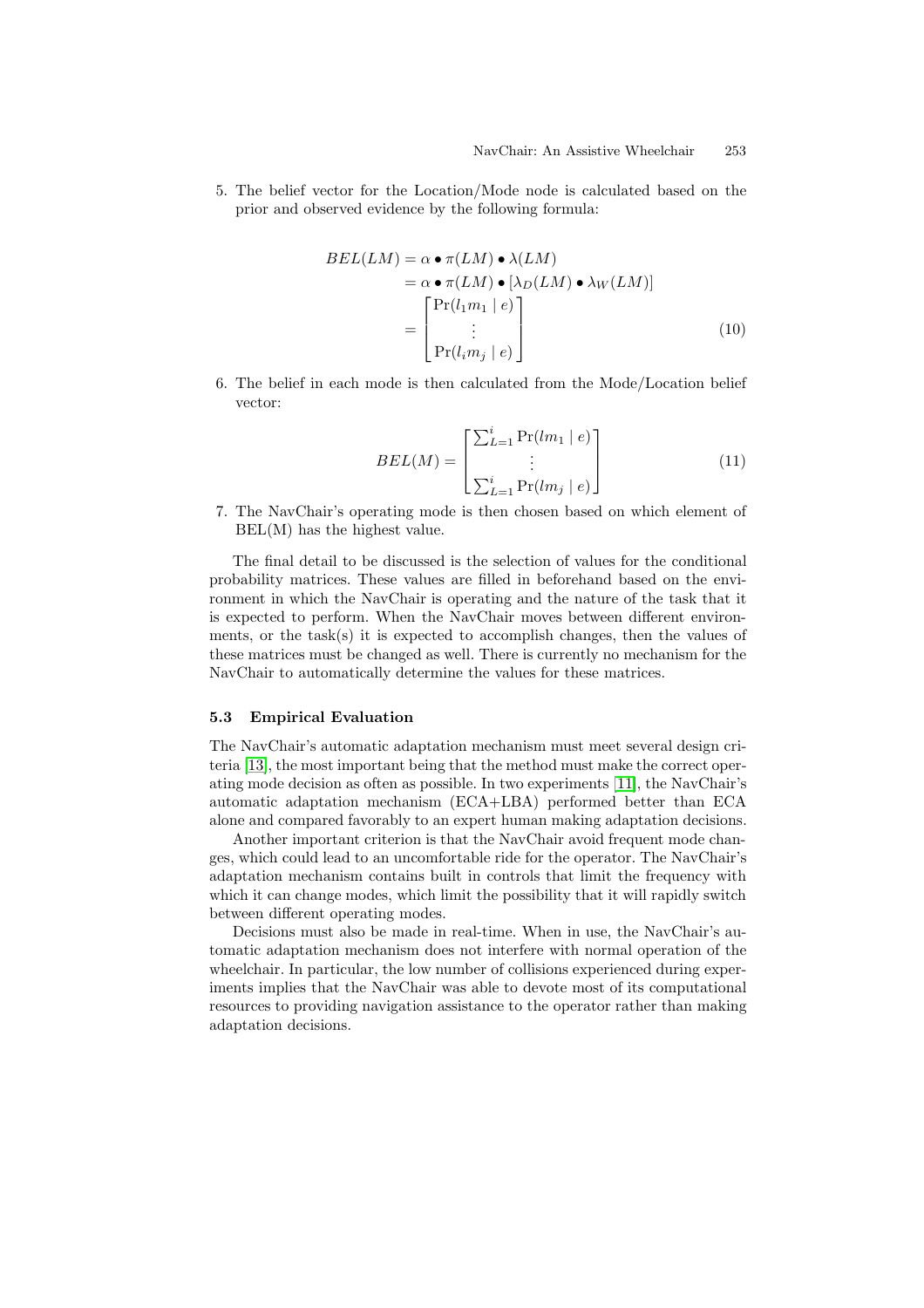## **6 Discussion**

The NavChair has yet to be formally evaluated in trials involving individuals from its target user population. However, feedback has been sought from clinicians active in wheelchair seating and mobility during all phases of the NavChair's design, and an informal session with a potential user provided encouraging results. In our experience, when a standard wheelchair joystick is used to control the NavChair, the effects of the NavChair's navigation assistance tends to improve the performance of individuals that have difficulty operating a power wheelchair but tends to hinder the performance of individuals that do not have difficulty operating a power wheelchair. The primary reason that navigation assistance interferes with skilled driving performance is the tendency for navigation assistance to reduce the wheelchair's speed. Another problem arises from the lack of resolution provided by the NavChair's sonar sensors. A skilled wheelchair operator, guided by visual feedback can steer much closer to obstacles without fear of collision than is possible for the NavChair's software guided by sonar sensors. This results in the NavChair maintaining a much greater minimum distance from obstacles than is strictly necessary.

Future work is planned in several areas. First, there is a need to add additional operating modes to the NavChair. A close approach mode is already envisioned which will allow a user to "dock" the NavChair at a desk or table. The NavChair is also an attractive testbed for exploring alternative wheelchair interfaces. The NavChair can be used to examine the effects of different input (voice) and feedback (auditory and visual) options that are currently unavailable on standard power wheelchairs.

There still remains much work to be done on the NavChair's automatic adaptation mechanism. In particular, additional information sources need to be identified and incorporated into the existing Bayesian network. One likely information source is user modeling. Some work [\[9\]](#page-20-10) has already been performed in this area which must be expanded upon before it can be included in the Bayesian network. There is a need to add additional operating modes to the NavChair. A close approach mode is already envisioned which will allow a user to "dock" the NavChair at a desk or table.

There is also a need to add more environmental sensors to the NavChair. Currently, the NavChair has very few sensors on its sides and does not have any sensors at all on its back. This can cause the NavChair to become confused when moving within a tightly confined area. In addition to sonar sensors, infrared range finders and bump sensors should be added to the NavChair to improve the capability of its obstacle avoidance routines.

Finally, there is a need for formal testing of the NavChair with individuals with disabilities. This will require that the NavChair be modified to accommodate the multitude of seating and positioning hardware that members of its target user population normally employ. In addition, the NavChair will also have to accommodate a larger variety of input methods, such as head joysticks, pneumatic controllers, and switch arrays.